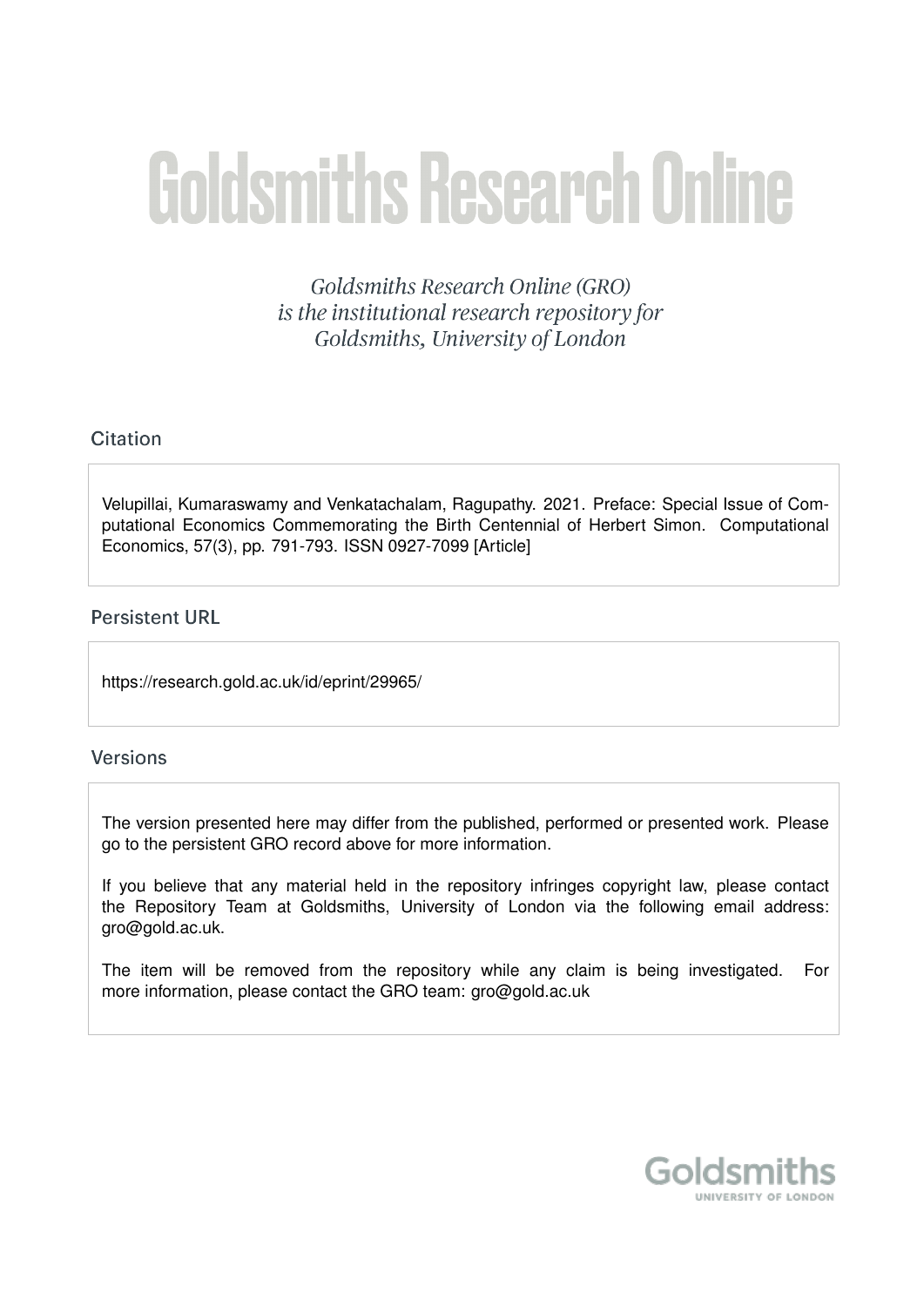## *Preface*

## *Special Issue of Computational Economics Commemorating the Birth Centennial of Herbert Simon*§

K. Vela Velupillai Tottvägen 11 169 54 Solna Sweden

Ragupathy Venkatachalam Institute of Management Studies Goldsmiths, University of London New cross London SE14 6NW UK

> rvenk $001$ @gold.ac.uk kvelupillai@gmail.com

<sup>§</sup> We are greatly indebted to the *Editor* of **Computational Economics**, Professor Hans Amman, for allocating a Special Issue of this prestigious Journal to be devoted to celebrating the *Birth Centennial of Herbert Simon* (15 June, 1916 – 9 February, 2001).

<sup>©</sup> Corresponding Author.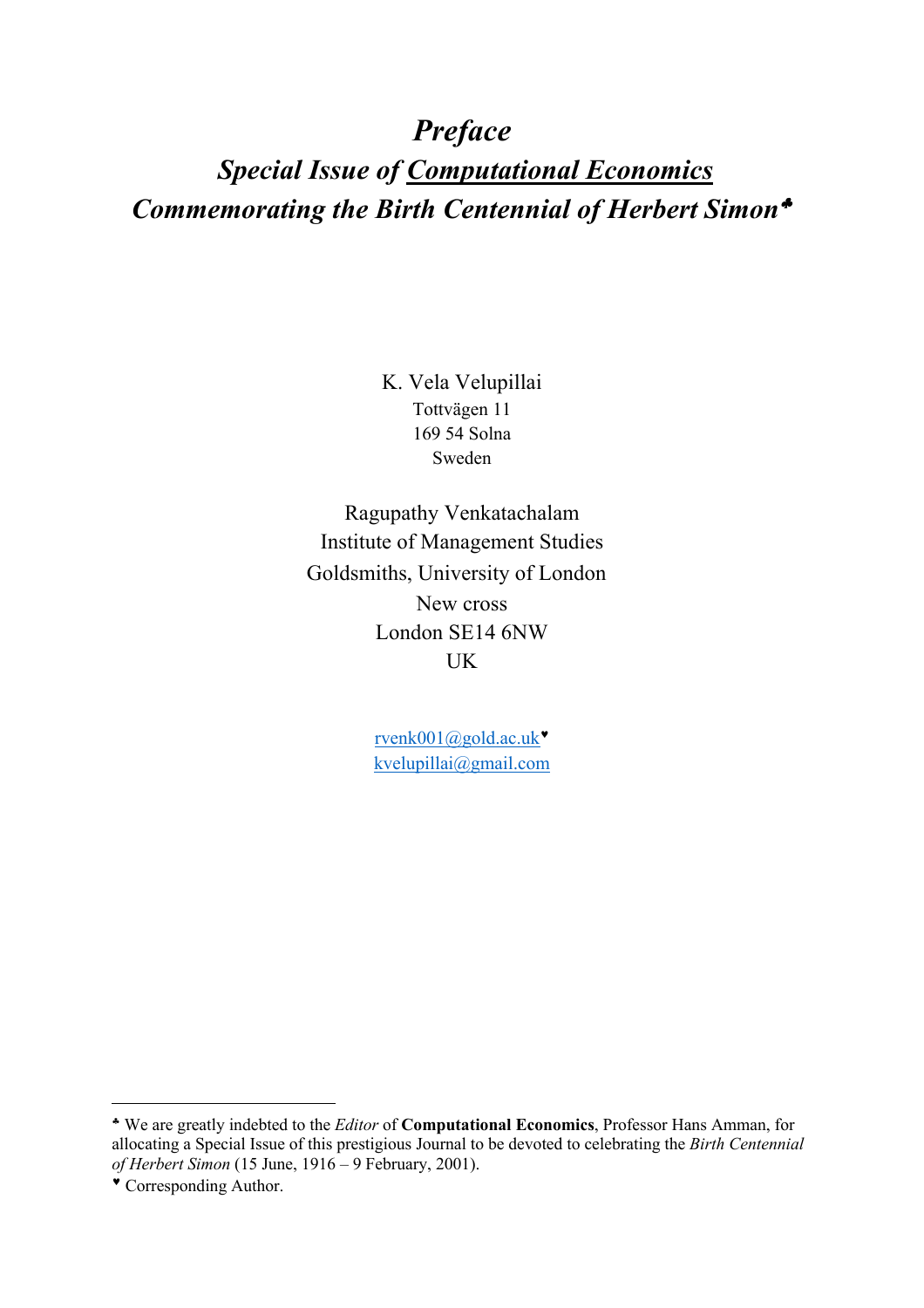## **An Outline and Summary of the Contributions to the** *Special Issue*

"Broadly stated, the task is to replace the global rationality of economic man with a kind of rational behavior that is compatible with the access to information and the *computational capacities that are actually possessed by organisms, including man*, in the kinds of environments in which such organisms exist" Simon, 1955, p. 99; italics added.

In this brief **Preface,** we summarise the contents of the various contributions to this *Special Issue* of **Computational Economics**, albeit *ultra-briefly*. We expect the 'interested' reader to read the originals for access to the ideas and complete contents of the rich contributions<sup>1</sup>.

**Herbert Simon**'s *Professional Life*, by Velupillai & Ragupathy, with the essentials of the personal part, is summarised in the next essay.

Bucciarelli & Mattoscio, adopting an *abductive* – or *retroductive* – approach to research design, as distinct from the tiresome *duo* of deductive/inductive, that emphasises, as always by Simon, the experimentally grounded capital structure of business organisations.

Chen & Yu tackle *one* aspect of Simon's lifelong interest in *information*, especially by agents (and institutions) bounded in attention and abilities to process it, especially when data is abundant.

Dharmaraj, in a richly historical and methodological narrative, studies the path taken by Simon towards *Human Problem Solving*.

Druzdel & Kalagnanam develop the idea of *causal ordering* which permeated almost the whole outlook on research permeating Herbert Simon's work. They are the only two, among the contributors to this *Special Issue*, who personally collaborated with Herbert Simon – in

 $1$  This is done so alphabetically, as is the arrangement in this Special Issue, with respect to the first author, although in the case of Chen & Yu, they state that the latter is the first author. An additional exception is the concise 'introductory' essay on the Life of Herbert Simon by Velupillai & Ragupathy, for 'obvious' stylistic reasons.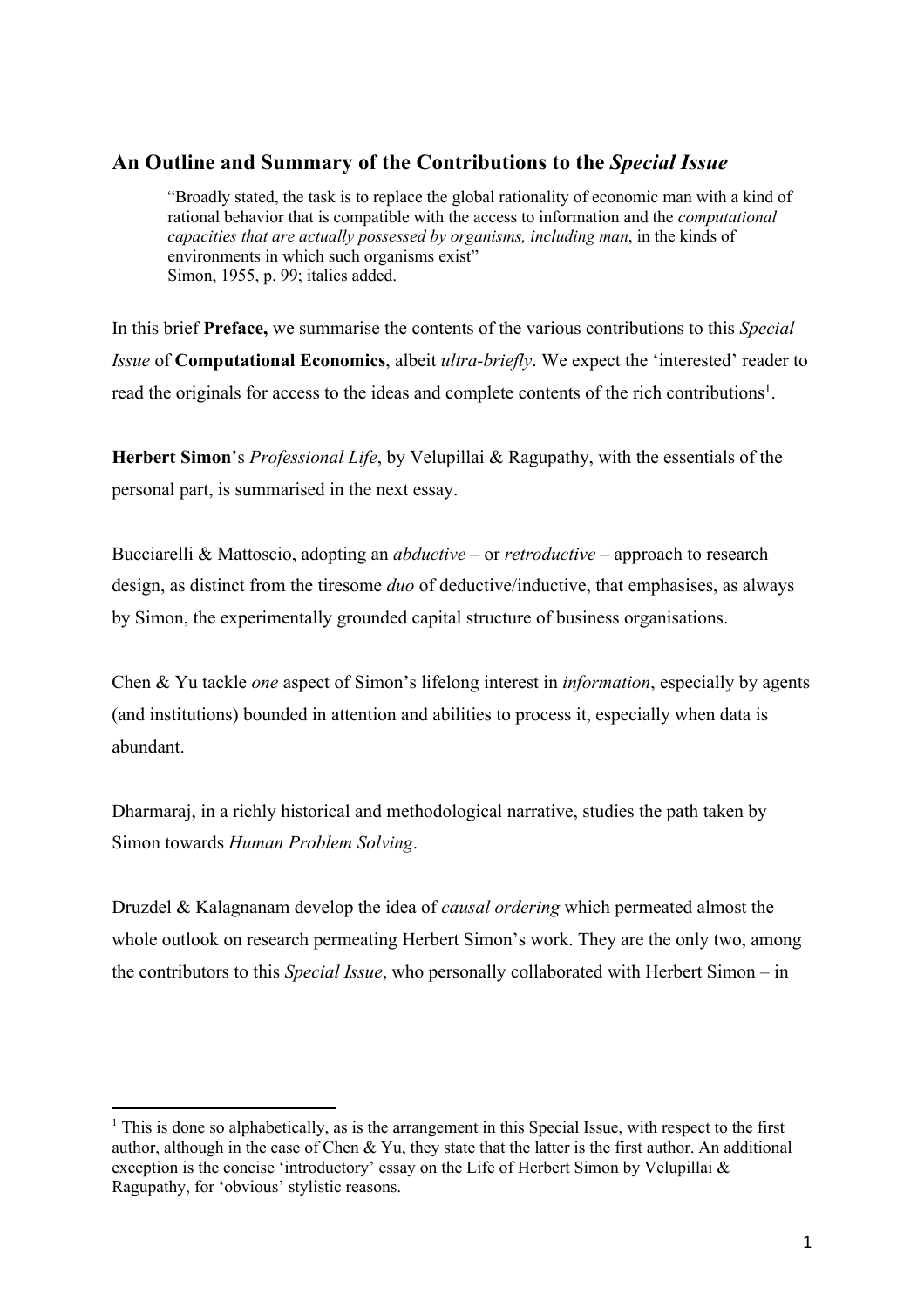particular on themes that are broached in the paper here: developing 'insights into the financial structure' of *a* University2.

Kao & Ragupathy illuminate the classic difference between *Human* and *Machine Problem Solving*, in the enlightened spirit of Herbert Simon, underpinned by effective *learning mechanisms* that characterizes them.

Ethics and morality played an important role in Simon's outlook on life – personally and as a research scientist. Cassey Lee, in his important contribution to this *Special Issue*, takes up the issue of moral problem solving by information processing systems in a pioneering way.

Patrick Love of the OECD – the 'only' non-University affiliated contributor to this Special Issue – does correctly point out Simon's role in the Marshall Plan, which was crucial in the establishment of this Institution. True to their roles as effective policy organs, Patrick Love in his contribution shows the many fruitful ways Simon's innovative behavioural and complexity theoretical insights play a role in current debates on policy making.

*Proofs*, in a variety of mathematical senses, and *predictions* of machine performances, especially by *Information Processing Systems*, in *Human Problem Solving* contexts, were themes that were central in Simon's professional work. They are discussed in Velupillai's contribution.

It is not because the most recent winner of the *Riksbankens Prize in Memory of Alfred Nobel*  'popularised' the concept of *nudging*, nor because the impressive work of Diaconis et. al., (2007) show the 'biases' of so-called *fair coin-tossing* exercises, that we end with a Simon quote. It is, instead, to show the prescience of a learned scholar, almost in a *Zen-like* way, to be a precursor to concepts and issues that become research topics at various frontiers.

"Each time I came to a point of choice, they *nudged* me along one path rather than another – a little *more reliably* than if I had *tossed a coin*." Simon, 1996, pp. 386-387; italics added.

<sup>&</sup>lt;sup>2</sup> We have replaced the definite article used by the authors, here, with the indefinite 'a', which seems to us to shed the kind of light which is in the spirit of Simon.